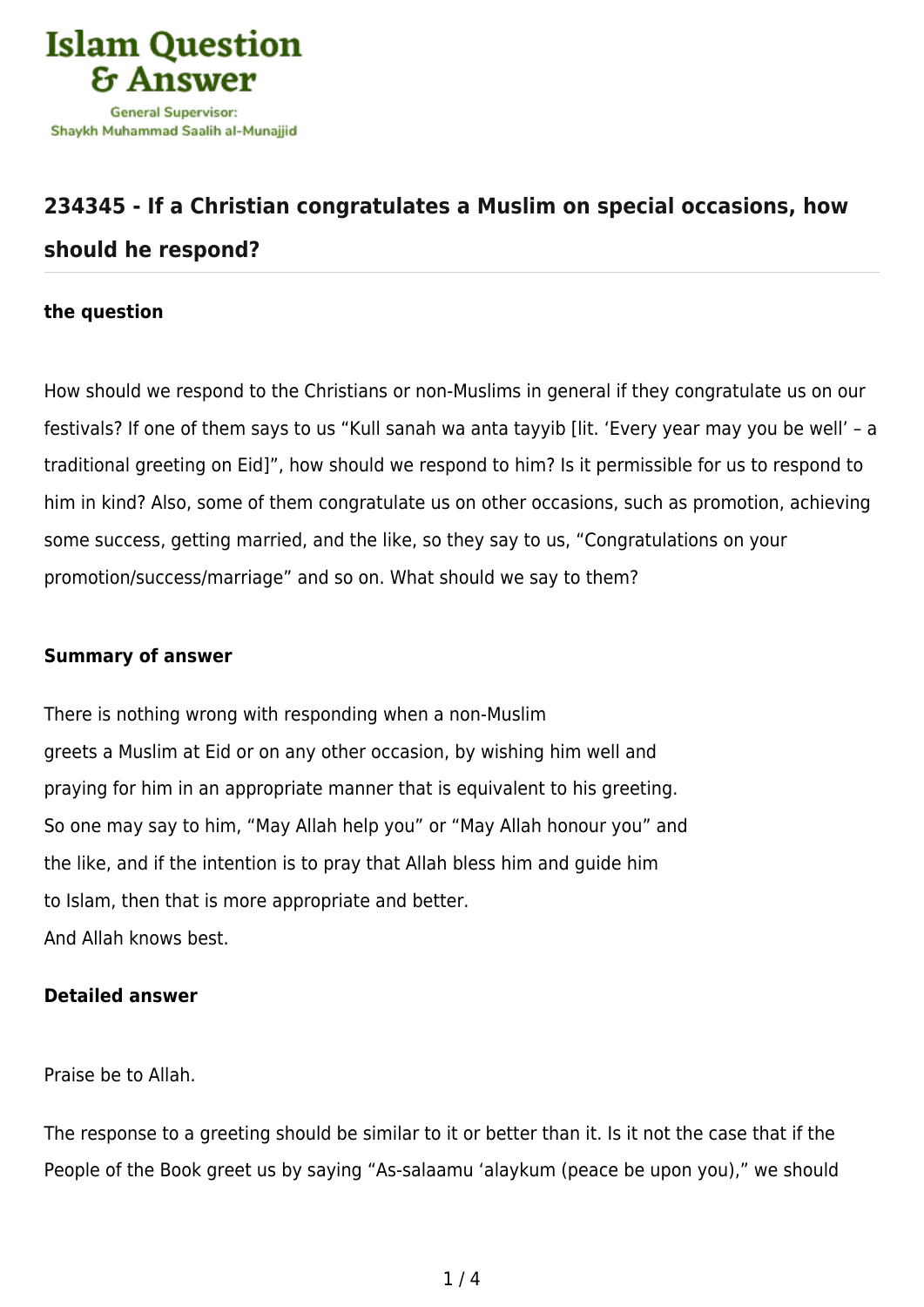

respond by saying "Wa 'alaykum (and also upon you)"?

This means that we are praying for wellbeing for them, and what may be understood from that is that it is permissible to pray for worldly benefit for a disbeliever, so long as he is not openly hostile towards the Muslims.

This is in accordance with the verse in which Allah, may He be exalted, says (interpretation of the meaning):

"And when you are greeted with a greeting, greet [in return] with one better than it or [at least] return it [in a like manner]. Indeed, Allah is ever, over all things, an Accountant"

[an-Nisa' 4:86].

An-Nawawi (may Allah have mercy on him) said:

It should be understood that it is not permissible to pray for forgiveness for him and the like, which is not appropriate in the case of the disbeliever. But it is permissible to pray for his guidance, good health, well-being and so on.

End quote from al-Adhkaar (p. 317).

He also said:

Abu Sa'd al-Mutawalli (one of the senior Shaafi'i scholars, who died in 478 AH) said: If he wants to greet a dhimmi (non-Muslim living under Muslim rule) he should do so without saying as-salaamu 'alaykum, such as saying "May Allah guide you" or "Good morning."

I say: There is nothing wrong with what Abu Sa'd said if there is a need for that. So he may say "Good morning" or say something to wish him happiness or wellbeing, or wish him a joyful morning.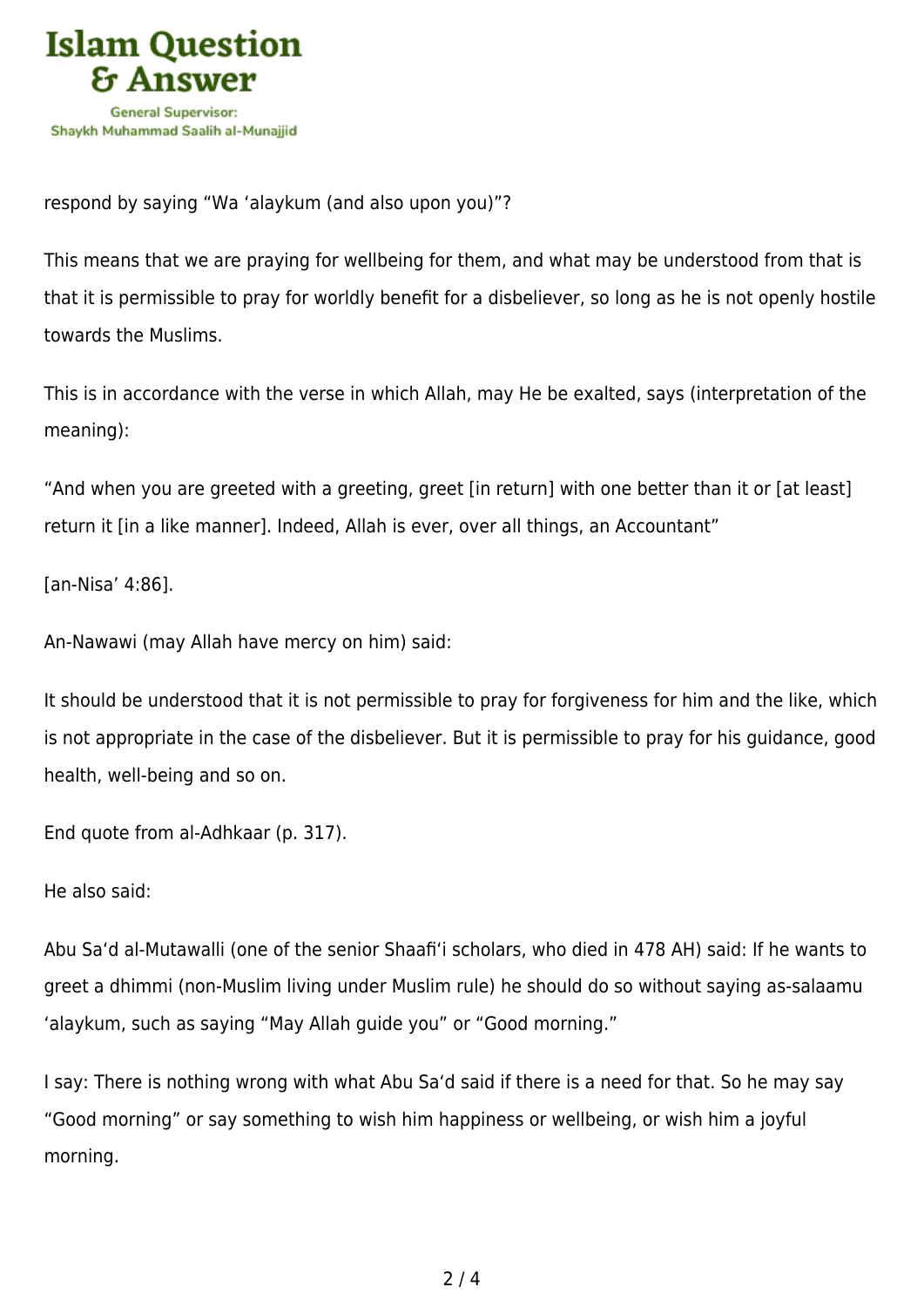

And Allah knows best.

End quote from al-Adhkaar (p. 245)

Based on that, if a Jew or Christian says in his greeting "Kull sanah wa anta tayyib (every year may you be well)", it seems that there is nothing wrong with responding in kind, such as saying, "Wa anta tayyib (lit. 'and may you also be well' – the traditional response to the greeting) and so on.

Moreover, in that regard the best thing is for the one who responds to intend thereby to pray that he be guided and attain the best state by giving up what he is following of false religion and by entering the religion of Allah.

Abu Dawood (5038) and at-Tirmidhi (2739) narrated that Abu Moosa said: The Jews used to (pretend to) sneeze in the presence of the Prophet (blessings and peace of Allah be upon him) hoping that he would say to them, "Yarhamukum Allah (may Allah have mercy on you," but he used to say: "Yahdeekum Allahu wa yuslihu baalakum (may Allah guide you and set your affairs straight."

Classed as saheeh by al-Albaani in Irwa' al-Ghaleel (1277).

Ibn 'Allaan (may Allah have mercy on him) said:

What appears to be the case is that they would pretend to sneeze by making a sound similar to sneezing, or they would make themselves sneeze by leaving their heads uncovered. They would do this in the presence of the Prophet (blessings and peace of Allah be upon him) in the hope that he would say to them "May Allah have mercy on you", so that the blessing of his supplication would come to them, for in their hearts they knew that he was a Prophet and Messenger, even though outwardly they denied it out of envy and stubbornness.

"but he used to say" out of graciousness, and so as not to deprive them of the blessing of his